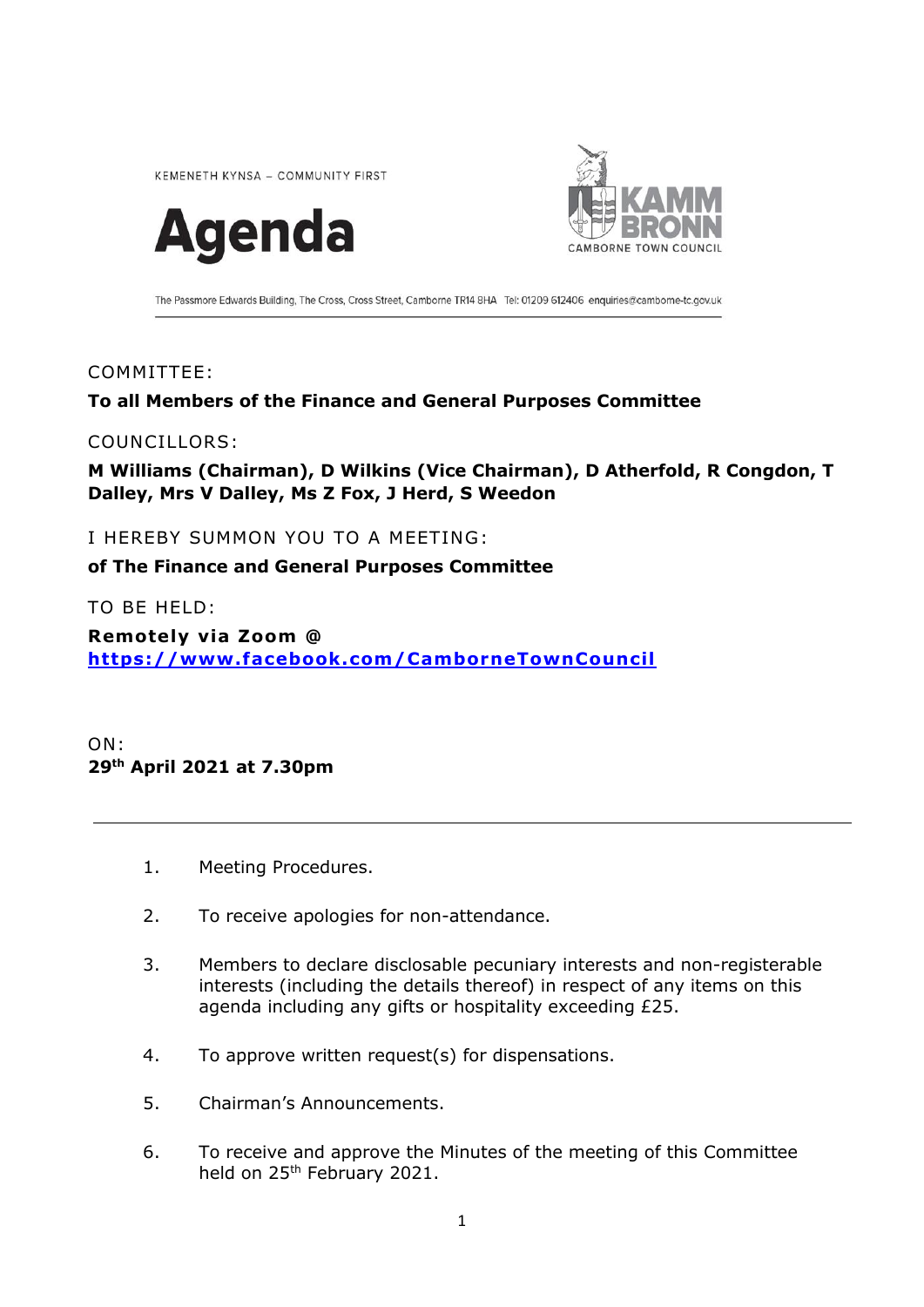- 7. Matters arising, for information only, where not included below.
- 8. Public Participation (subject to Standing Order 3e members of the public are permitted to make representations, answer questions, and give evidence in respect of any item of business included in the agenda, up to a maximum of fifteen minutes).
- 9. To consider grant applications from:
	- i) Create CIC (General Power of Competence)

agree action and authorise expenditure.

- 10. To receive and approve the appointed Councillors' Internal Audit Reports for October and December 2020 by Councillors Atherfold and Ms Fox.
- 11. To receive and approve the Bank Cash and Investment Reconciliation, Earmarked Reserves Report and Detailed Income & Expenditure by Budget Heading report up to February 2021.
- 12. To approve payments for the whole month of March 2021 made under Financial Regulation 4.1, 4.5, 5.4 ,5.5, 6.2, 6.7 and 7.2.
- 13. To receive and approve the Bank Cash and Investment Reconciliation, Earmarked Reserves Report and Detailed Income & Expenditure by Budget Heading report up to March 2021. (to follow)
- 14. To receive a VAT Return for Camborne Town Council for the period 1st January 2021 to  $31<sup>st</sup>$  March 2021. (to follow)
- 15. To receive the Asset Register updated to include additions or disposals to 31<sup>st</sup> March 2021. (to follow)
- 16. To approve the payment of invoices received for the month of April 2021, up to date schedule to be tabled at the meeting. (to follow)
- 17. To approve payments made during the month of April 2021, made under Financial Regulation 4.1, 4.5, 5.4, 5.5, 6.2, 6.7 and 7.2, up to the date of the meeting. (to Follow)
- 18. To receive a report of expenditure delegated to the Town Clerk from the date of the February meeting and up to the date of this meeting for approval. (to follow)
- 19. To receive correspondence from grant recipients:
	- (i) Camborne Cricket Club;
	- (ii) Redruth Rotary;
	- (iii) Transformation CPR.